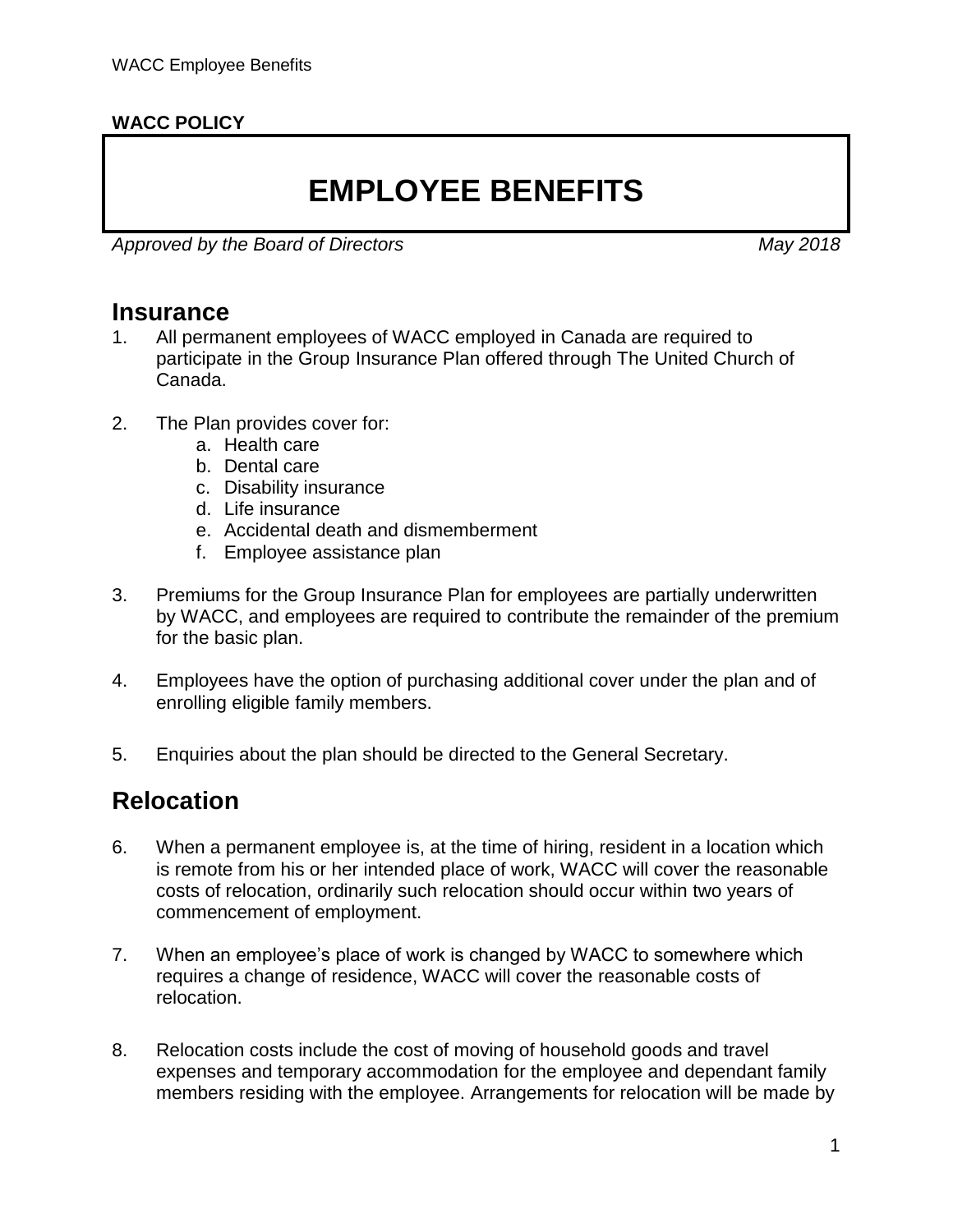the Manager of Administration and must be consistent with the Purchasing Policy and the Travel Policy. Temporary accommodation will be provided only if required and for a maximum of 21 days.

- <span id="page-1-0"></span>9. WACC will not accept any responsibility for loss or damage to goods being relocated, but will insure such goods while in transit at WACC's expense.
- <span id="page-1-1"></span>10. WACC will cover the cost of any required customs formalities in conjunction with the relocation, but will not be responsible for any duty imposed or customs storage charges.
- 11. At the discretion of the General Secretary, an employee may receive a lump sum payment in lieu of the cost of moving household goods.
- 12. An employee who terminates their employment within two years of moving may be required to reimburse WACC for some or all of the moving expenses paid by WACC.
- 13. Where a person is required to relocate in order to take-up or continue employment, WACC will cover the expenses associated with a visit of up to one week to the intended place of employment by the person and their partner, provided the arrangements for such a visit are made in a manner consistent with the Travel Policy.

### **Rental Deposit Loan**

- 14. Within 3 months of accepting an offer of employment from WACC, any new employee, at the time of hiring, may apply for a loan from WACC to cover rental deposits required by landlords (usually first and last month's rent).
- 15. Full details of the loan, including repayment schedule and applicable interest rates, may be obtained by eligible employees from the General Secretary. Loan repayment to be over 6 to 12 months.

# **Expatriate Education Assistance Program**

- 16. Subject to criteria for eligibility described herein, WACC offers the following two types of Education Assistance:
	- a. Language Education Assistance, at no cost, to an eligible executive employee's spouse and/or dependent child to learn English or French; and
	- b. Partial Tuition Reimbursement, to an eligible executive employee's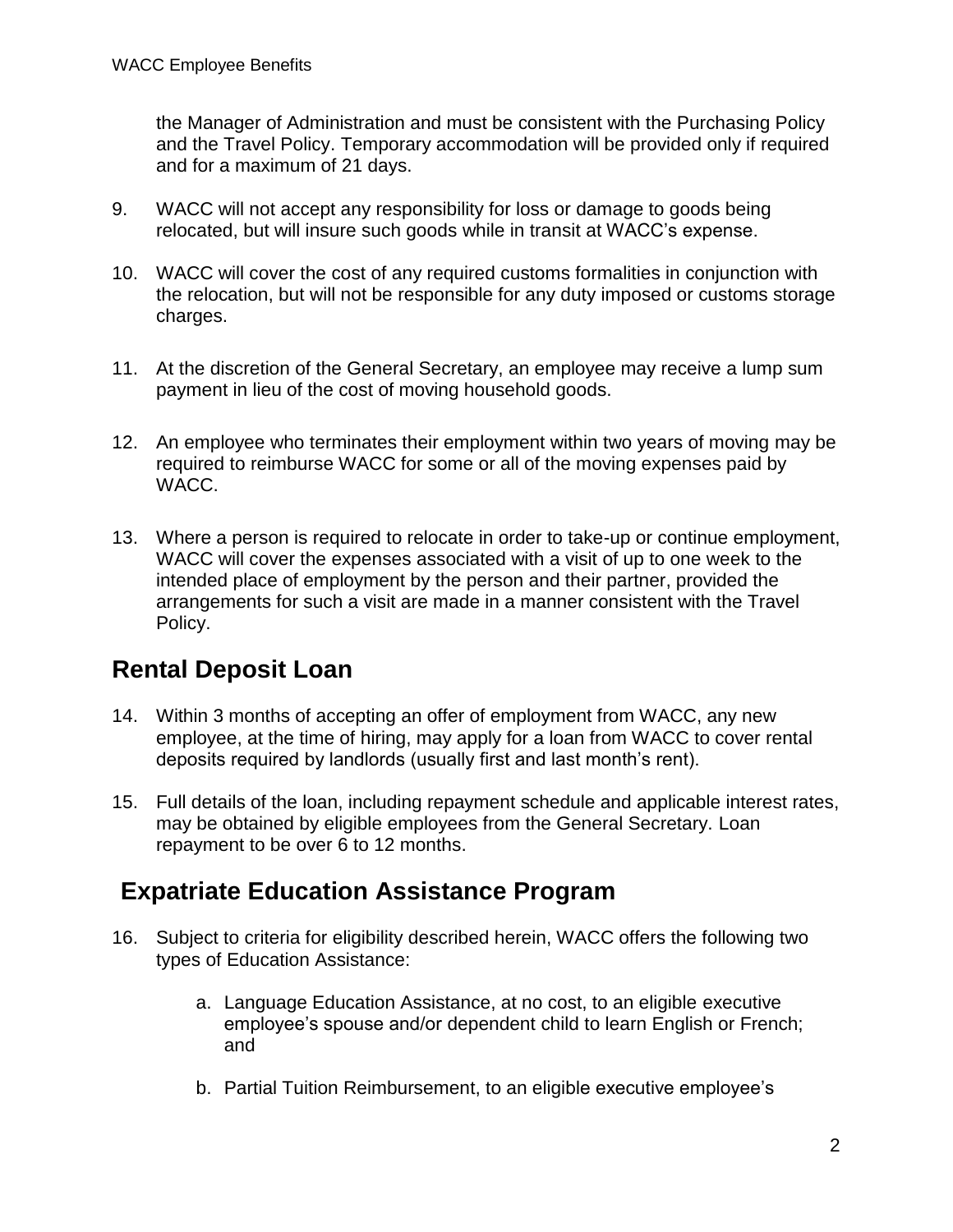dependent child, if subject to foreign tuition fees.

- 17. For the purposes of the Education Assistance Program:
	- a. An "eligible executive employee" is an employee who has been hired by WACC and who was brought to Canada by WACC to work as a full time employee of WACC, is not a Canadian citizen and does not hold permanent residency;
	- b. An "eligible executive employee" holds one of the following positions: General Secretary, Deputy General Secretary, Head of Finance.
	- c. A "spouse" is the life partner in a marriage, civil union, domestic partnership or common-law marriage of an eligible executive employee;
	- d. A "dependent child" is a natural, adopted or step child of an eligible executive employee, and who has an ongoing relationship with the eligible executive employee;
	- e. Unless otherwise agreed, WACC will cease all further payments under the Education Assistance Program as of the last date of active employment of the eligible executive employee.

### **Language Education Assistance**

- 18. To qualify for Language Education Assistance, an eligible executive employee's spouse and/or dependent child must have a first language that is neither English nor French, and the spouse and/or dependent child wishes to enrol in English or French language classes. WACC will provide assistance to the eligible executive employee for the cost of the English or French language classes for their spouse or dependent child, provided:
	- a. Proof of need for English or French language instruction. The spouse and/or dependent child will undergo a Canadian Language Benchmarks Placement Test (CLBPT) assessment, at the cost of WACC, in order to determine fluency in either English or French; and
	- b. Proof of registration in a language class, clearly indicating the name of the institution, the level of the course, the length of the course, and the applicable tuition fees.
- 19. If the spouse and/or dependent child withdraws from the language program and is reimbursed any tuition for the language course, the eligible executive employee is obliged to return to WACC a pro rata portion of payment of the tuition fees reimbursed by the institution.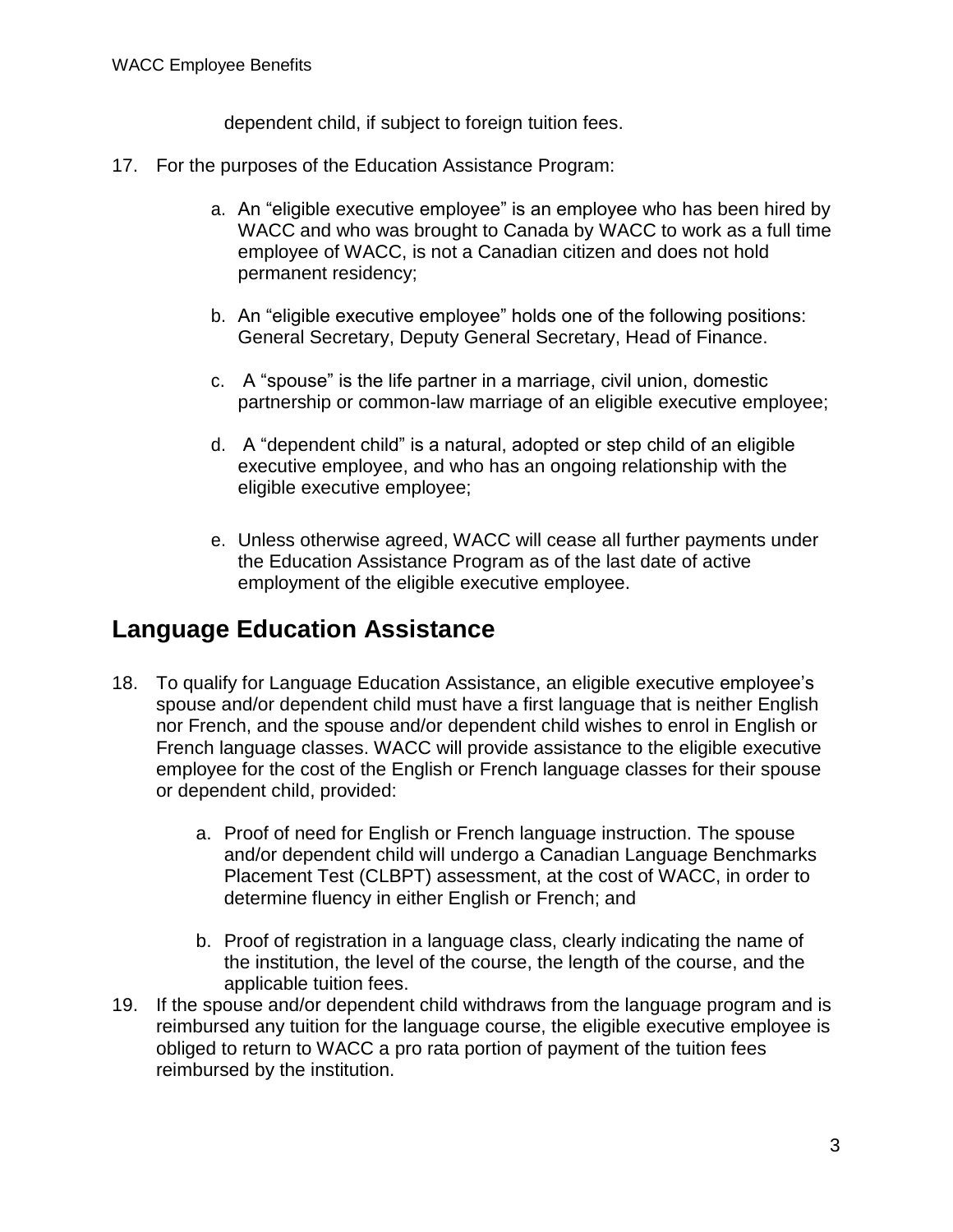- 20. Non-tuition fees, including but not limited to registration and examination fees, incidental and ancillary fees, and fees for course materials, are not included as part of the assistance program.
- 21. No retroactive reimbursements for language courses will be provided.

# **Tuition Reimbursement**

- 22. To qualify for Tuition Reimbursement, an eligible executive employee's dependent child must be admitted into and registered in a post-secondary education program of study in Canada and not qualify to pay domestic tuition fees. WACC will reimburse the eligible executive employee the difference between the posted domestic tuition fee and the international tuition fee at the time of enrolment, provided:
	- a. The eligible executive employee submits a written request to WACC prior to the beginning of each semester, clearly indicating the name of the recognized college or university and the semester/year and program to be studied by his or her dependent child, and the applicable tuition fees;
	- b. The written request must be accompanied by a letter from the college or university, confirming: (i) that the dependent child of the eligible executive employee has been accepted into and registered in a post-secondary program of study; (ii) that the dependent child is required to pay international tuition fees; and (iii) the details of the current domestic tuition fees and international tuition fees;
	- c. The eligible executive employee provides proof of completion of each semester that is completed by the dependent child; and
	- d. If the dependent child withdraws from the program of study and is reimbursed any tuition fees, the eligible executive employee is obliged to return to WACC a pro rata portion of payment of the tuition fees reimbursed by the college or university.
- 23. Non-tuition fees, including but not limited to registration and examination fees, incidental and ancillary fees, and fess for course materials, are not included as part of the reimbursement.
- 24. No retroactive reimbursements will be provided.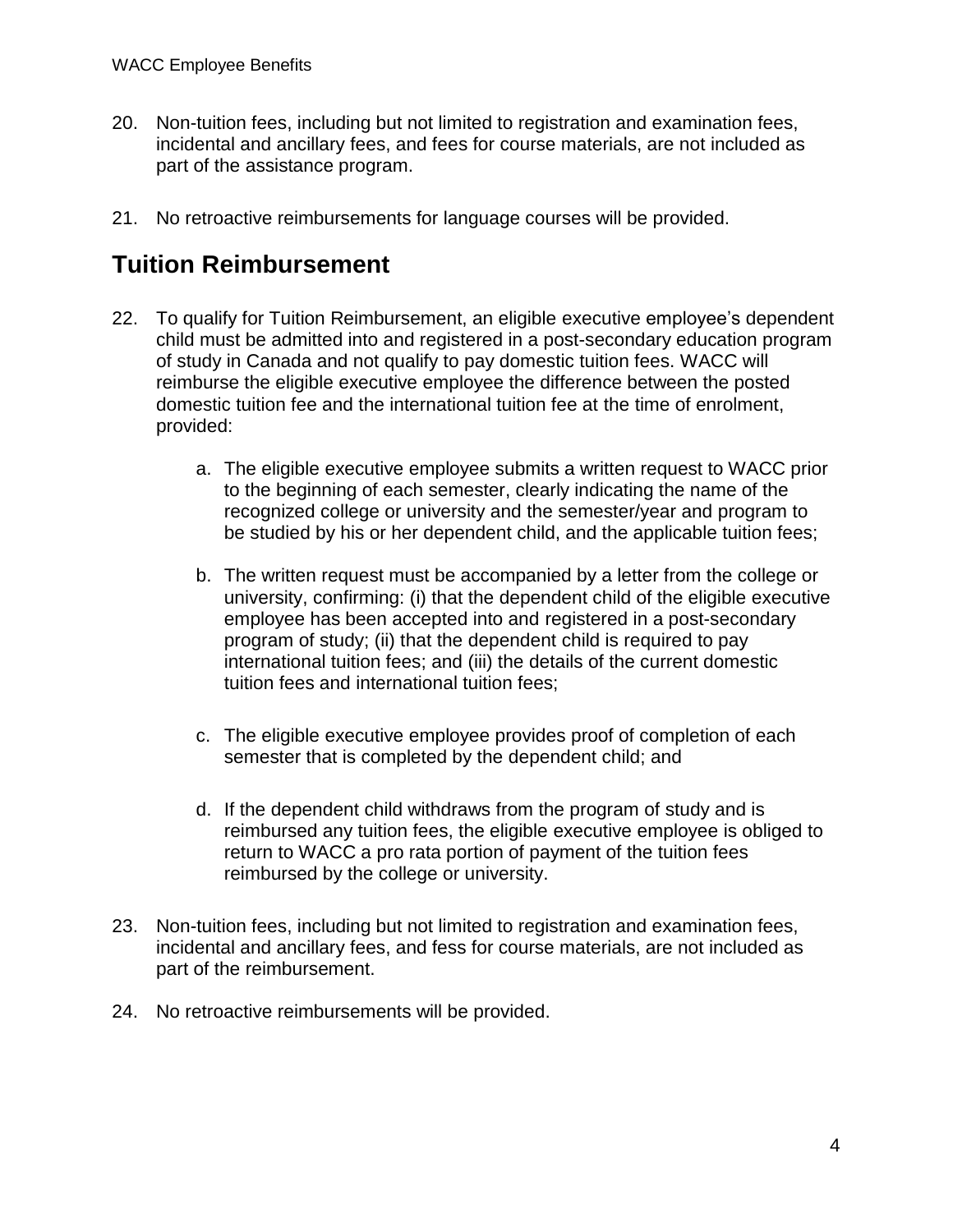### **Expatriate Employees**

25. An employee who, at the time of hiring or when his or her place of work is changed by WACC, is neither a resident of nor a citizens of the country in which they will be working for WACC, may be designated by the General Secretary as an 'expatriate employee' and have their 'home country' identified.

#### **Home Leave**

- 26. Expatriate employees may, at the conclusion of each full two years of service, apply for Home Leave to travel to their home country for a period of not less than ten working days (excluding travel days).
- 27. WACC will cover the cost of travel (only), for the employee and for his or her spouse and dependent children who are accompanying the employee, for Home Leave, provided the arrangements for such travel are made in a manner consistent with the Travel Policy.
- 28. WACC will cover any tax liability which may result from its payment of the travel costs associated with Home Leave.
- 29. The period of Home Leave (exclusive of travel days) must be covered by the employee's Annual Leave entitlement, and must be requested no less than six weeks before the intended date of commencement of the leave.
- 30. As an alternative to taking home leave, an expatriate employee may request that WACC cover the cost of travel of a member of the employee's immediate family (child, parent or partner) from the home country to the employee's place of employment. Arrangements for such travel must be made in a manner consistent with the Travel Policy.
- 31. An employee who does not remain in WACC's employ for one year following the taking of Home Leave, or the alternative, may be requested to repay the costs incurred by WACC in conjunction with the Leave, pro rata temporis.

#### **Termination of Employment**

- 32. At the time of termination of employment, except as indicated below, WACC will cover reasonable relocation costs (as defined in paragraph [8,](#page-0-0) [9](#page-1-0) and [10,](#page-1-1) but excluding the cost of temporary accommodation) of an expatriate employee to his or her home country.
- 33. WACC will not cover the cost of relocation where: